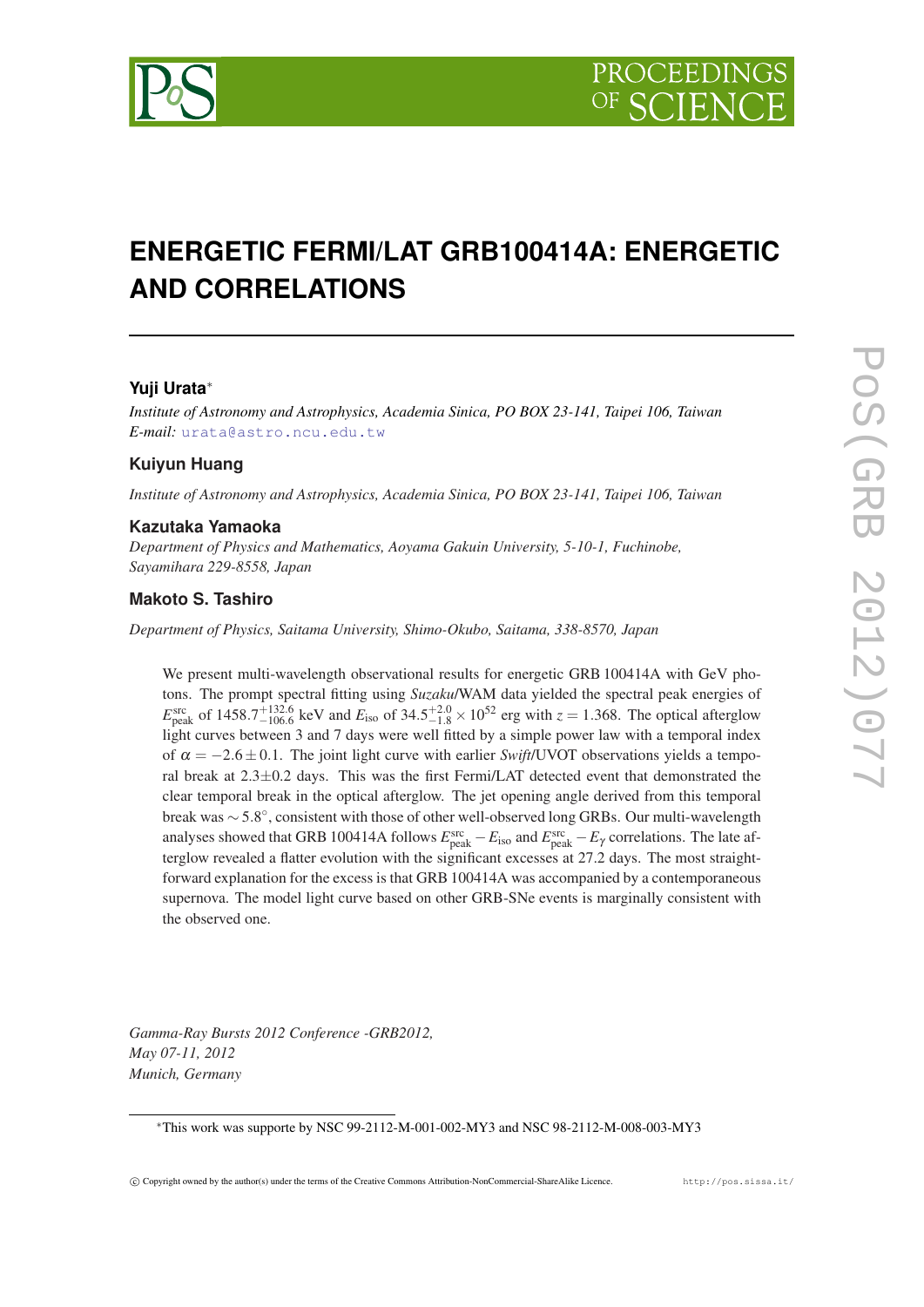#### <span id="page-1-0"></span>1. Prompt emission

GRB 100414A triggered the *Suzaku* WAM on 2010 April 14 02:20:22.879(=T0). The WAM [1] is a lateral shield of the Hard X-ray Detector on board the *Suzaku* satellite and can function as a GRB monitor sensitive to the 50−5000 keV gamma-rays (e.g. 2,3). The duration  $T_{90}$  was 21.2 $\pm$ 0.1 s which places it in the class of long duration events. We performed the spectral analysis using the WAM transient data with 55 energy channels and 1-s time resolution. The WAM2 spectrum was extracted by integrating over T0−1.5 s to T0+24.5 s with the hxdmkwamspec in the standard HEADAS 6.9 package provided by NASA/GSFC. The background spectrum was estimated by incorporating the best-fit model of source-free time region on both sides (T0−504.5 to T0−4.5 and T0+37.5 to T0+237.5) of the burst time region. We performed the spectral fitting in Xspec version 12.5 and found that the best-fit model was the GRB Band function ( $\chi^2$ /dof = 24.4/24). Two other models we also attempted were a power-law  $(\chi^2/\text{dof} = 253.5/26)$  and a power-law with an exponential cutoff ( $\chi^2$ /dof = 35.3/25). The best-fit parameters for the Band function were  $\alpha$ = 0.62(-0.15, +0.17),  $β = -3.05(-0.28, +0.20)$ , and  $E_{peak} = 616 \pm 34$  keV. Thus obtained, the fluence in the 100-5000 keV range was (6.65±0.21)×10−<sup>5</sup> erg cm−<sup>2</sup> . The corresponding *Fermi*/LAT photon data were downloaded from the Fermi Science Support Center. Based on the likelihood and aperture photometry, we generated the light curve for the  $> 100$  MeV energy range as shown in Figure 1 (left). The highest energy photon from this event was ∼ 4.3 GeV at ∼40 s after the burst.



Figure 1: Left: Prompt X-ray and gamma-ray light curves of GRB100414A, as observed using *Suzaku/WAM and <i>Fermi/LAT*. Top right: The  $E_{\text{peak}}^{\text{src}} - E_{\text{iso}}$  relation combined with the data points of GRBs 100414A, 091003A, 090926A and 090902B (filled square). Bottom right: The  $E_{\text{peak}}^{\text{src}} - E_{\gamma}$  relation including the data for GRBs 100414A, 090926A and 090902B corrected for a homogeneous circumburst medium. For GRBs 090926A and 090902B, there are two points for their possible jet break summarized in Table 1. The dashed and dash-dotted lines indicate the  $1\sigma$  and  $3\sigma$  scatter of the correlation, respectively.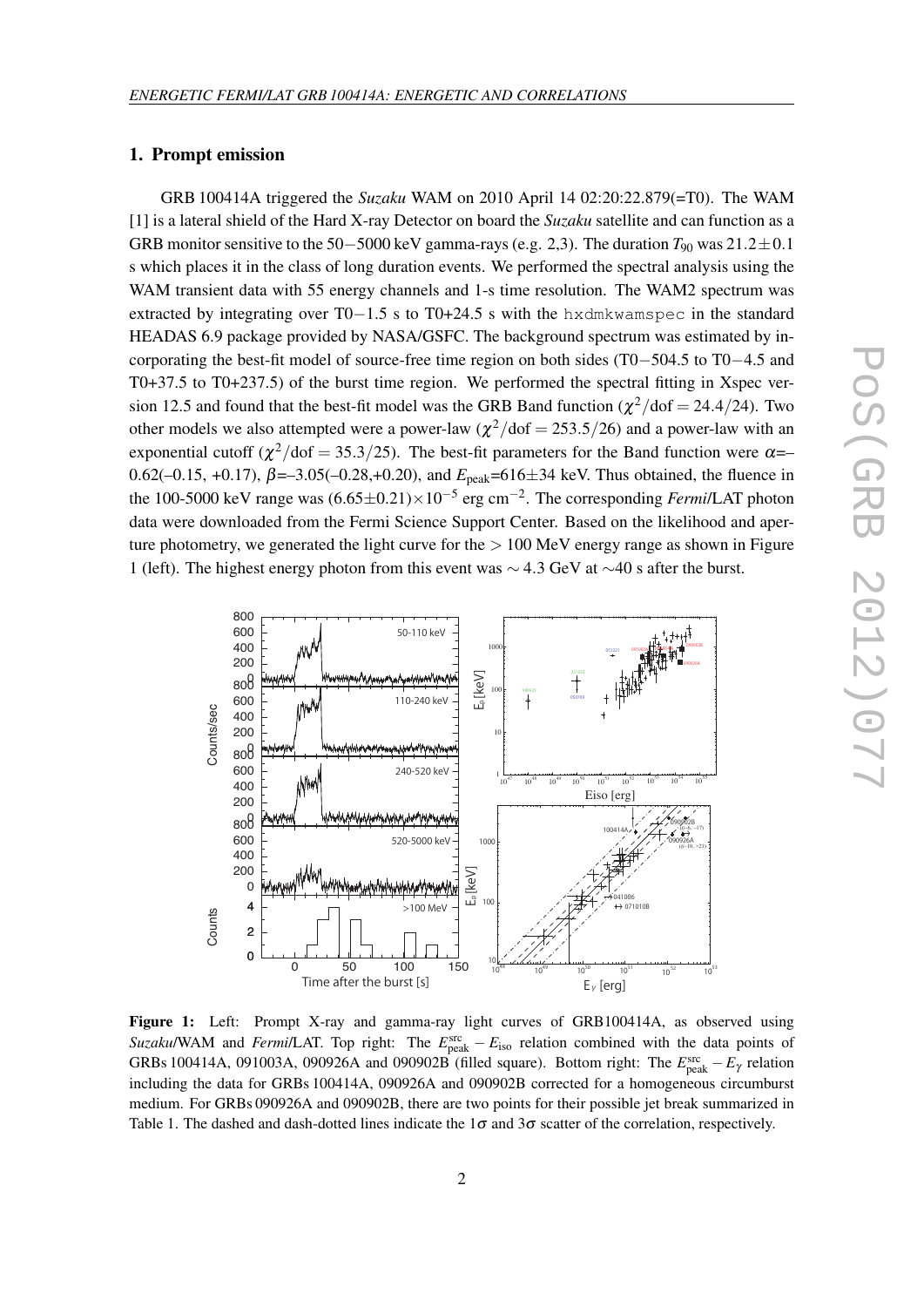<span id="page-2-0"></span>

| <b>GRB</b> |        | $T_{90}$ [s] | $E_{peak}$ [keV]   | $t_{\rm jet}$ [d]     | $E_{\rm iso}$ [10 <sup>52</sup> erg] | $E_{\gamma}$ [10 <sup>50</sup> erg] | $Eh$ [GeV]   |
|------------|--------|--------------|--------------------|-----------------------|--------------------------------------|-------------------------------------|--------------|
| 100414A    | 1.368  | 21           | $616^{+56}_{-45}$  | $2.3 \pm 0.2$         | $34.5^{+2.0}_{-1.8}$                 | 17.6                                | 4.3(40s)     |
| 091003     | 0.8969 | 23           | $576^{+106}_{-72}$ |                       | $4.7^{+0.6}_{-0.4}$                  |                                     |              |
| 090926A    | 2.1062 | 13           | $434^{+32}_{-30}$  | $\sim$ 10 or $>$ 21   | $167.3_{-8.4}^{+11.9}$               | $128$ or $> 222$                    | 19.6(25s)    |
| 090902B    | 1.822  | 19           | $885^{+39}_{-38}$  | $\sim$ 6 or $\sim$ 17 | $193.3^{+5.9}_{-3.2}$                | 104 or 257                          | 33.4(82s)    |
| 090510     | 0.903  | 0.33         |                    |                       |                                      |                                     | 30.5(0.829s) |

Table 1: *Suzaku*/WAM observations of *Fermi*/LAT events with redshift.

# 2. Optical Afterglow and Jet Break

We performed the optical afterglow observations using the Canada France Hawaii Telescope (CFHT)/MegaCam within the framework of the EAFON (e.g. 4,5,6,7). The *r'*-band monitoring observations covered the duration from 5.2 days to 57.6 days after the burst. Additional  $g'$ - and *i*<sup> $l$ </sup>-band images were taken on the night of 2010 April 20 (6.2 days after the burst). Because of the bright moon phase, there was no optical observation between 7 and 26 days. The standard CFHT's data pipeline reduced all of the data. The light curves demonstrated the steep decay occurring between 3 and 7 days after the burst. The temporal indices were  $-2.3$ ,  $-2.6 \pm 0.1$  and  $-2.7$  in  $g'$ -, r'-, and *i*'-bands, respectively. The spectral energy distribution (SED) of optical afterglow during the steep decay phase (at ∼6.2 days) could be satisfactorily expressed according to a simple power law with the spectral index  $\beta = 1.2 \pm 0.2$ . Despite the paucity of observations for the optical afterglow, the joint light curve using *Swift*/UVOT strongly suggested a temporal break. The decay indices before and after the break were  $\sim 1$  and  $\sim 2$ , respectively, fully consistent with typical wellobserved long GRB optical afterglows. To examine whether the jet model is applicable to present afterglow, we utilized the relations (e.g [8]) and calculated *p* and  $\alpha$  based on the observed  $\beta$ . The observed values were in agreement with the calculated value of  $\alpha = 2.4 \pm 0.4$ , assuming that we were observing a jet expansion phase in the frequency range above the synchrotron cooling. In addition, although the X-ray afterglow observation was also poor, the decay index  $\alpha_{\rm X} = 2.3 \pm 0.4$ between 2.0 and 7.4 days was also consistent with the jet model. The case of wind density profile with  $v_m < v_{opt} < v_X < v_c$  also satisfied the closure relation. However, it is unlikely for the late (6.2) days) afterglow. We also attempted to fit the *g*'-band light curve including the UVOT data using the broken power-law model by fixing the temporal decay indices of former and post jet break at  $-1.3$ and −2.6, respectively. The UVOT data were calibrated according to the SDSS field stars that have similar colors to the GRB afterglow, and were converted to  $g'$  band magnitudes. We successfully fitted the light curve and obtained the jet break time as  $t = 2.3 \pm 0.2$  days. The jet opening angle derived from this temporal break was ~ 5°.8, consistent with those of other well-observed long GRBs (e.g. 9 and references therein).

### 3. Energetic and Correlation

The abundance of the multi-wavelength data for estimating the jet break time makes GRB 100414A one of the most favorable targets for evaluating the  $E_{\rm peak}^{\rm src} - E_{\rm iso}$  and  $E_{\rm peak}^{\rm src} - E_{\gamma}$  relations of studies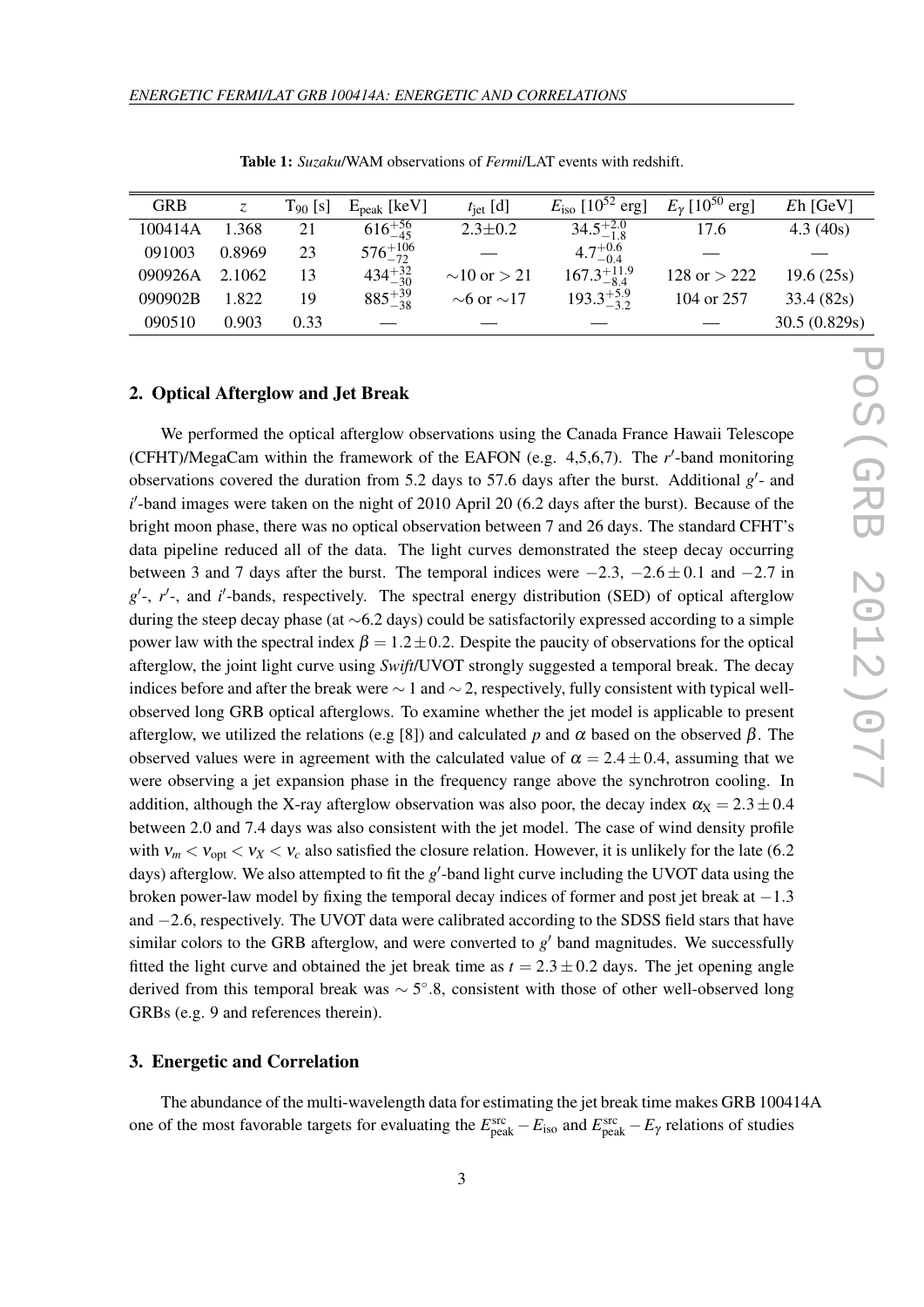that had stagnated because of a lack of data on the  $E_{\text{peak}}^{\text{src}}$  estimation and long-term optical monitoring. In particular, the current event was the first *Fermi* /LAT detected event exhibiting the clear jet break features. To examine the correlations with the least systematics errors, we collected five LAT-detected events observed using the *Suzaku*/WAM, as summarized in Table [1.](#page-2-0) The spectral analysis of the WAM data was performed in the same manner as described in Section 2.1. The estimated *E*iso of GRB 090902B in the 1 keV to 10 MeV range using *Suzaku*/WAM are consistent with the value derived from the *Fermi* /GBM observation[10]. In the case of GRB 090926A, the value is slightly smaller than that of the estimation  $(2.3 \times 10^{54} \text{ erg})$  using *Fermi* /GBM [11]. The most likely reason for this inconsistency is that the energy range of *Suzaku*/WAM is insufficient in detecting the underlying power-law component in the *Fermi* /LAT-GBM spectrum[12]. GRB 090510 was the short event, and the spectral parameters were not effectively constrained, we excluded this event for the evaluation of correlation. The marginal optical temporal break time *t*<sub>iet</sub> of GRB 090926A and GRB 090902B was reported [10,11,13,14]. As summarized in Table [1](#page-2-0), the values vary widely according to the estimation methods. We also excluded the GRB 091003 for the evaluation of the  $E_{\text{peak}}^{\text{src}} - E_{\gamma}$  relation because of a lack of the  $t_{\text{jet}}$  estimation. Interestingly, the three selected events (GRB 090926A, GRB 090902B and the current one) shared commonality in the delayed highest energy photons from their main burst (GRB 090926A, GRB 090902B).

Figure [1](#page-1-0) (Right) shows the  $E_{\text{peak}}^{\text{src}} - E_{\text{iso}}$  and  $E_{\text{peak}}^{\text{src}} - E_{\gamma}$  relations with *Suzaku*/WAM observed LAT-detected events. We found that all four events were highly consistent with previous studies of the  $E_{\text{peak}}^{\text{src}} - E_{\text{iso}}$ . As shown in Figure [1,](#page-1-0) the measured values of current event ( $E_{\text{peak}}^{\text{src}} = 1458.7^{+132.6}_{-106.6}$ keV and  $E_{\text{iso}} = 34.5_{-1.8}^{+2.0} \times 10^{52}$  erg) adhered closely to the  $E_{\text{peak}}^{\text{src}} - E_{\text{iso}}$  relation. Although the background GRB physic of this correlation is not yet completely understood, the characteristics of different sub-classes of GRBs become apparent [15] . To compare other categories of the events (e.g., short duration GRBs and sub-energetic events), we plotted them in Figure [1.](#page-1-0) These features were clearly different from those of the current event. The present event and GRB 090902B were also consistent with  $E_{\text{peak}}^{\text{src}} - E_{\gamma}$  correlation (Figure [1](#page-1-0)). In the case of GRB 090926A,  $E_{\gamma}$  thoroughly depends on the jet break time estimation.

#### References

- [1] Yamaoka, K., et al. *Design and In-Orbit Performance of the Suzaku Wide-Band All-Sky Monitor*, *PASJ* 61 (2009) 35
- [2] Urata, Y., et al. *Swifts GRB GRB071010B : outlier of the*  $E_{peak}^{src} E_{\gamma}$  and  $E_{iso} E_{peak}^{src} t_{jet}^{src}$ *correlations*, *Apj* 706 (2009) L183
- [3] Tashiro, M. S., et al. *Swift and Suzaku Observations of the X-Ray Afterglow from the GRB 060105*, *PASJ* 59 (2007) 361
- [4] Urata, Y., et al. *Multiband Optical Follow-up Observations of GRB 020813 at the Kiso and Bisei Observatories*, *ApJ* 595 (2003) L21
- [5] Urata, Y., et al. *Testing the External-Shock Model of Gamma-Ray Bursts Using the Late-Time Simultaneous Optical and X-Ray Afterglows*, *ApJ* 668 (2007) L95
- [6] Huang, K.Y., et al. *Optical Afterglow Observations of the Unusual Short-Duration Gamma-Ray Burst GRB 040924*, *ApJ* 628 (2005) L93
- [7] Huang, K.Y., et al. *Multicolor Shallow Decay and Chromatic Breaks in the GRB 050319 Optical Afterglow*, *ApJ* 654 (2007) L25